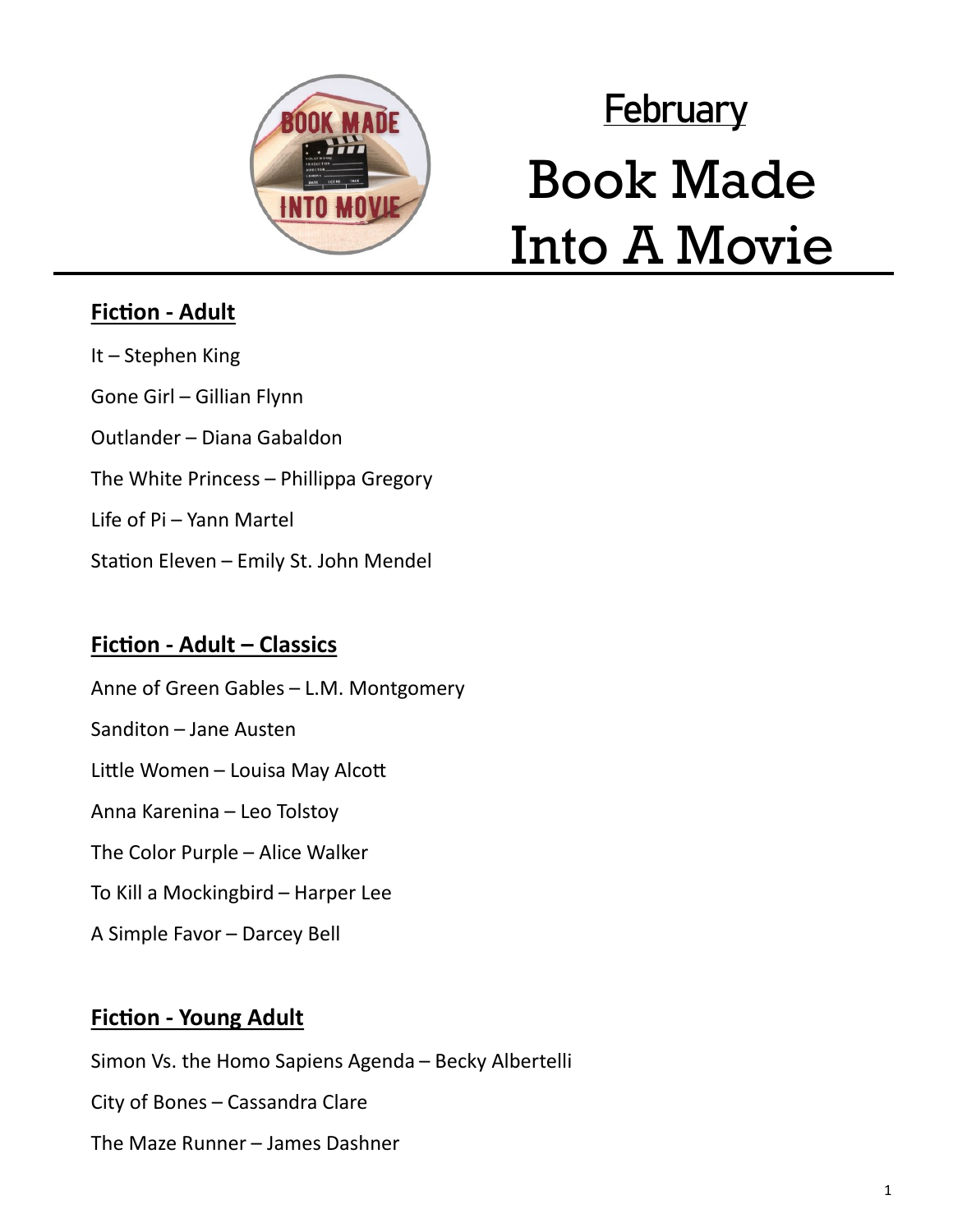

# **February** Book Made Into A Movie

# **Fiction - Young Adult, cont'd**

To All the Boys I've Loved Before – Jenny Han

Dumplin' – Julie Murphy

The Golden Compass – Phillip Pullman

#### **Mystery**

One for the Money – Janet Evanovich

Dead Until Dark – Charlaine Harris

And Then There Were None – Agatha Christie

Murder on the Orient Express – Agatha Christie

#### **Romance**

The Hating Game – Sally Thorne

Fifty Shades of Gray – E.L. James

#### **Science-Fiction**

A Song of Ice and Fire – George R.R. Martin (whole series) The Eye of the World by Robert Jordan Dune – Frank Herbert